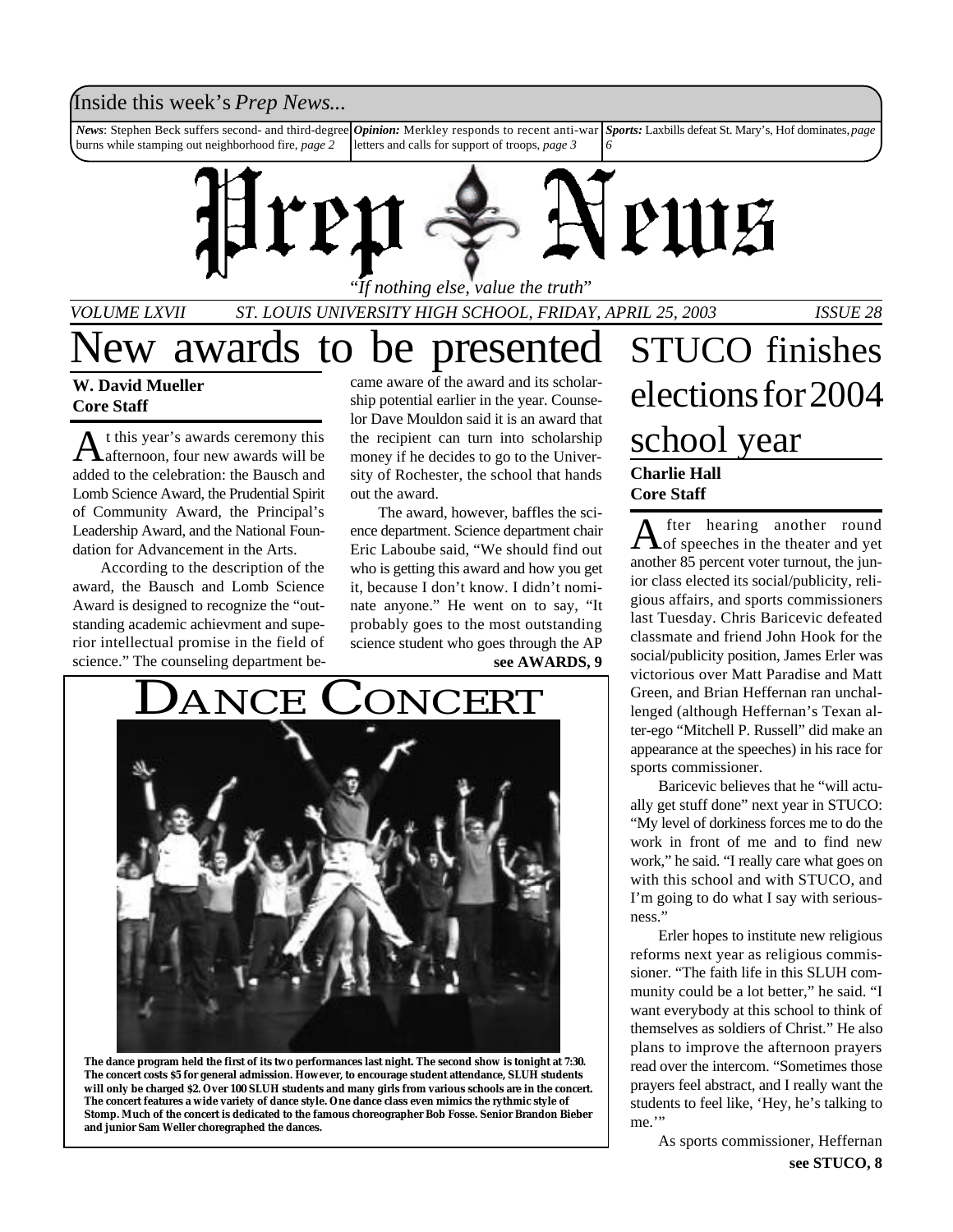# **2** April 25, 2003 Freshman Beck suffers third-degree

### **Jonathan Kim Reporter**

O n Saturday, April 12, freshman Stephen Beck sustained serious burns to his calves and thighs when attempting to put out a fire started by neighborhood kids. Beck went to the St. John's Hospital Burn Unit for five days before returning home last Monday.

Some kids in Beck's neighborhood lit a piece of newspaper on fire and proceeded to douse nearby grass with lighter fluid. After the grass was lit, the fire started to spread uncontrollably, and, unaware of the lighter fluid beneath the flames, Beck started to stamp out the flames: "When I saw that the flames started to spread, I started to kick out the fire, and the lighter fluid jumped on my pants, and my pants caught on fire," he said.

Since he was wearing flammable nylon pants, the flames immediately en-

gulfed him, and the neighborhood kids knocked him down and rolled him around on the ground to extinguish the flames. The fire consumed his clothes so quickly that, by the time he extinguished the flames, most of the material was burned away.

Beck sustained second- and thirddegree burns on his inner calves and thighs, and he was placed in St. John's Hospital for five days to treat his burns.

First-degree burns only affect the epidermis (the outermost layer of skin) minimally, as with a sunburn. However, second- and third-degree burns are much more serious. In second-degree burns both the epidermis and the dermis, the layer under the epidermis, are affected, causing a great deal of pain. Third-degree burns are the most severe burns because both the epidermis and the dermis are severely damaged, causing prolonged healing due to the destruction of the skin structure. These severely-burned areas required skin

# Spring Fling ready to be flui

### **Brian Krebs Reporter**

There are many signs around us these<br>days that tell us that spring is finally **There are many signs around us these** here: the sun is out longer, the grass is greener, and the last days of school are drawing near. So what better way to celebrate the unofficial start of spring than Spring Fling?

Tomorrow, the SLUH community will gather and celebrate the arrival of spring with fourteen fun-packed hours of activities.

There are a few new activities this year. STUCO has acquired two carnivalstyle inflatable games. One will be an obstacle course, and the other will be a game in which the participants run relays with a bungee rope. STUCO has also rented some arcade games from Game World. The arcade games will include a golfing game, a pinball machine, and a dual racing game. The inflatable games will be on the upper field, and the arcade games will be in the Danis Lobby.

There will also be a variety of sports going on around the campus. STUCO will have a three-point basketball contest in the gym. There will be a slam dunk basketball contest in the upper parking lot. In addition, director of intramurals Dave Barton has organized an NCAA-like basketball tournament that will also be in the upper parking lot. If basketball is not your thing, there will also be wiffleball and a weightlifting contest.

Besides the games at Spring Fling, there will be plenty to do. For hungry folk, the NHS will be barbecuing in Alumni Park. Sno-cones and cotton candy will also be available. For a stress-reliever, students can make their way over to the Car Smash. For students who feel like singing, there will be karaoke. What about dancing? The mixer starts at 8:00.

So, needless to say, there will be fun for all tomorrow. STUCO President Casey Barrale summed up his thoughts: "It's going to be a great day—for free." All of the activities are free except the mixer, which costs \$5.00.

grafts to heal over the wounds; for Beck's burns, the donor area, the place from which the skin grafts were taken, was the outside of Beck's thighs.

Skin grafts are taken by a machine that scrapes thin layers of the epidermis from the donor area, leaving the hair follicles behind. Thus, the remaining skin cells in the hair follicles will emerge and recolonize the donor area.

President Paul Sheridan, S.J., said, "Beck never complained when he was in the hospital, and he always had a smile on his face. He wasn't even fazed when they told him that he had to stay longer in the hospital. Burn wounds are terrible; they had to change his bandages every day, but he took it without complaint."

Despite the injuries he sustained, Beck said that the "pain is really down" and that he feels "all right." Arriving back from the hospital last Monday, Beck stated, "The donor area is really, really sore. It hurts worse than the burns themselves."

His mother Patti described the donor area as "a big strawberry" on Beck's leg, due to the removal of the skin; she said the area looks "very raw."

Beck is optimistic about his recovery, and he hopes to attend school next Monday. Fortunately, walking for Beck is "not too painful; in fact, it is really quite easy," he said, and he has already started his physical therapy of stretching, exercises, and walking. Hopefully, after seeing the doctor today, Beck will feel well enough to return to school next Monday, and he will be uninhibited by crutches.

Beck said, "The donor area will heal over fine, just like your hand heals after you've scraped it, but the skin on burned areas will be a little raised." As far as schoolwork is concerned, he said, "Most of the teachers are understanding, just telling me to take it easy."

Mrs. Beck emphasized, "We are so grateful for all the support and care that we received from the SLUH community. "Fr. Sheridan, the friends, family, and faculty all made the recovery much easier for us."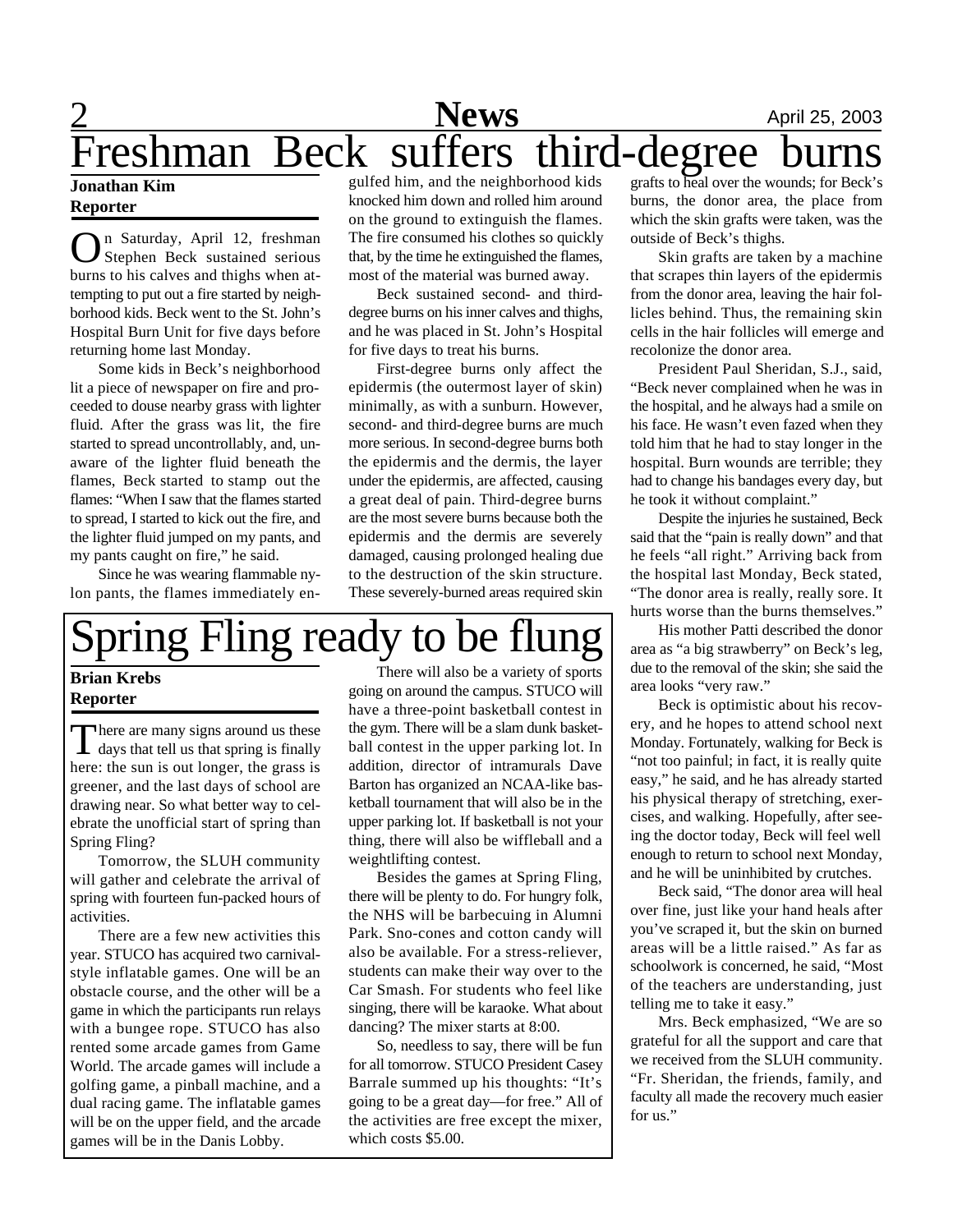# LETTERS TO THE EDITOR

### Students should remember Korean War, support war in Iraq

To the Editors:

I've realized over the past two years that people have forgotten. They have forgotten about September 11 and have forgotten patriotism and love of one's country. Worst of all, they have forgotten the death and suffering that millions of Americans, some of our grandfathers or even our own fathers and mothers, have encountered by fulfilling their obligation to protect the country that they love and hold dear. Most anti-war people would probably say, "So what does this have to do with the war today? Saddam isn't going to bomb us!" Yes, you may be right about that. But what you seem to forget is that there are a number of wars in which we have fought to aid the defenseless. In the Korean War we fought to protect the rights of the South Koreans who would have succumbed to communism and its blatant disregard for the quality or value of human life. So why should we not help aid the defenseless in Iraq?

The Korean War is referred to as the "Forgotten War." Why? Because it did not take place to defend the United States, but rather South Korea. Its memorial was built 48 years after the war began, which is horrible because all veterans of this great war went unnoticed and unpraised; they received no ticker-tape parades or banquets, just silence.

The Korean War Memorial is perhaps one of the most moving places for a person to visit, particularly in this time of war in the United States. I feel it would be an excellent choice for one to visit this somber rememberance. There are over 2,000 images etched into a black granite wall, and, as you pass by, you become one with the people, the time, and the feelings the memorial provokes. Even more distinct is the Pool of Rememberance, which is a shallow pool of still water with a slanting wall that reads, "FREEDOM IS NOT FREE." In my opinion, the most powerful section of the memorial is the field in which 19 soldiers are marching in a triangle formation out of a forest. Each of the soldiers is uniquely modeled after different ethnicities, races, and appearances. They have looks of fear and anxiety. Yet they are all walking toward a small inscription which states, "OUR NATION HONORS HER SONS AND DAUGHTERS WHO ANSWERED THE CALL TO DEFEND A NATION THEY NEVER KNEW AND A PEOPLE THEY NEVER MET."

Perhaps we all could learn something from such a moving experience. And to make it even more convincing? Go with a veteran, any veteran from any war, it doesn't matter. They'd enjoy the company, and, if you aren't too busy rolling your eyes at their old stories of war, you could look in their eyes as they reminisce about the horror they carried like a burden on their shoulders defending not themselves, but a foreign land and a foreign people

Now I ask you to open your eyes, see the parallels, and reflect.

God bless our leaders. God bless our troops. God bless America. And God bless us all.

Supporter of the war in Iraq, Joseph Merkley, '05

### Post-Lenten reflection: re-visiting a pilgrim's camino

To the Editors:

I sit writing this post-Lenten letter, reflecting on the asceticism—or spiritual athleticism—we faced over the last 40 days and its similarity to my pilgrimage across Spain nearly one year ago. *El Camino de Santiago* took me precisely 29 days to walk before my final arrival in the quaint city of Santiago de Compestela. I suffered tendonitis in both my ankles, endured immense pain in my feet day after day, walked seemingly endless miles with blisters forming on top of or even between my toes, and suffered occasional nausea from dehydration. This pilgrimage is by no means an easy one (even for the avid backpacker). One might ask if it is borderline masochism. In some historical cases ascetism is; however, this pilgrimage, and my attempts to experience its ascetism are more attempts to engage in conscious awareness.

In all my efforts to understand this pilgrimage and its glory, I only envisioned the city of Santiago de Compestela and what might be. I neglected my present. When the days were difficult and long it was far more pleasurable to imagine a beatific Cathedral than the intense heat of a 120-degree day in an open wheat field with no city in sight and little water to quench my thirst, or a sixth consecutive day of rain where each step brings up five more pounds of mud, and putting on wet socks and boots are simply parts of the morning ritual. There is a time when all of the divinity, idealism, and egoism of the trip exit the mind and reality quickly imparts, "Why am I here?" I was completely out of touch with present moments to realize that the place I was in at any given time and space of the Camino was equally as beautiful as Santiago's Cathedral. So often I allowed myself to float into fantasies away from my discomfort in my experience towards the solace of my dreams.

Life can present different ways to remain comfortable and at ease with the world. Some thoughts may become blankets of security, and without challenges we metaphorically "fall asleep." Consider simple morning rituals: many of us are living zombies in the first moments of wakefulness when we are unconsciously putting a sock on the right foot first, then the left, or vice versa. Take notice if you consistently put the same leg into your slacks each morning without paying attention to that single activity. Putting on a shirt, washing our face, brushing our teeth, and eating can all become unconscious habits. How many of us will eat a bite of food and, before swallowing, already have the next **see SPITZMUELLER, 4**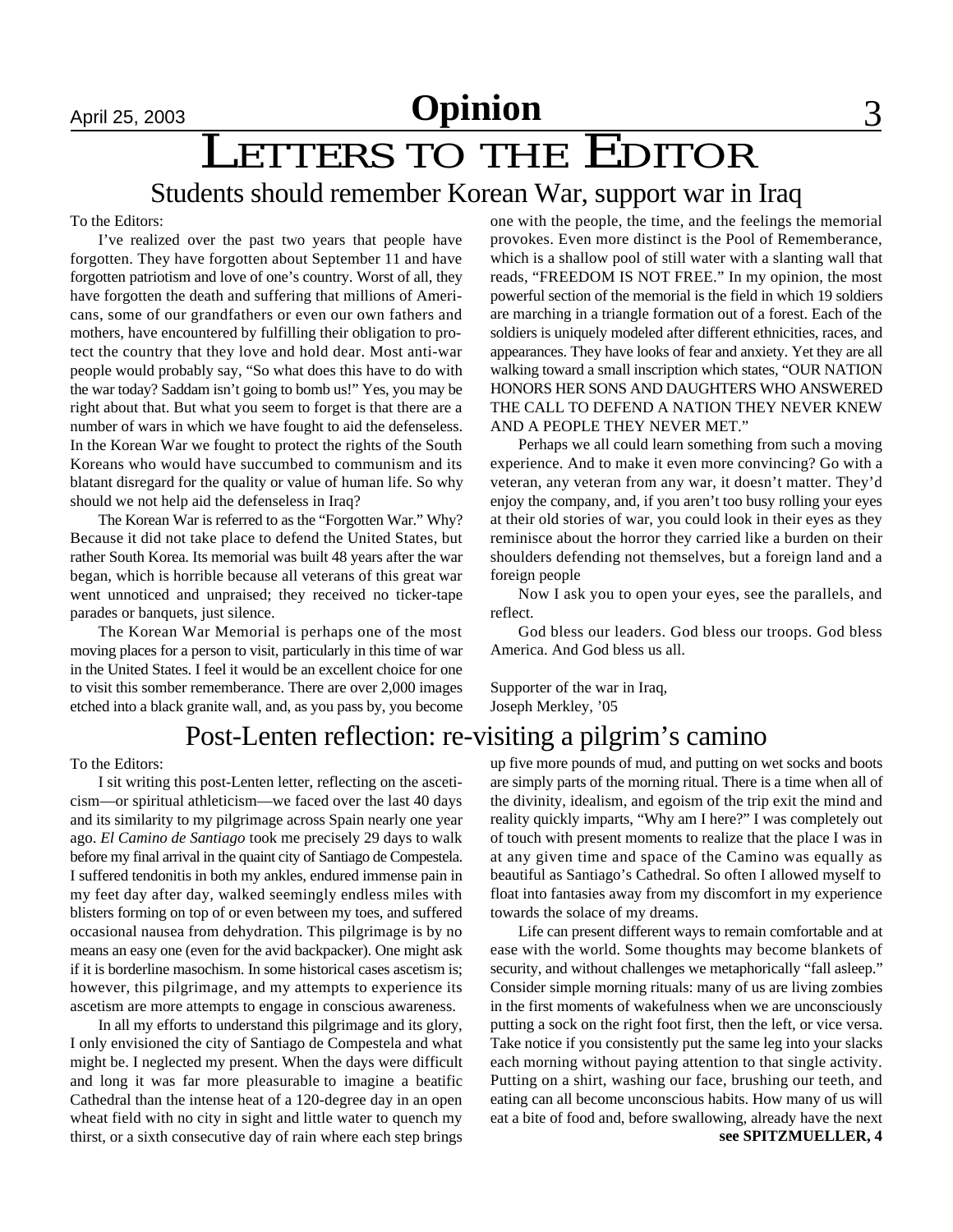## **A Opinion** April 25, 2003 SPITZMUELLER

bite loaded on the utensil, if not already packed into our mouths? We are mechanisms and creatures of habit, constantly developing ways to maximize our output with a minimal input; really, to think less, deal less with our reality, and live more conveniently.

These morning habits, rituals, or patterns are ways in which we allow our brains, again, to "fall asleep." In developing patterns, we develop ways to think less about what we are doing, and so the sleep sets in.

Western society has been very effective in continuing this pattern of absentmindedness with such technological advances as the internet. Where some may begin to don praises and glory for the revolutionary efficiency and speed with which to perform many tasks, I would be slow to cheer. The convenience of the internet allows us to purchase dinner, movie tickets, and still have time for shopping all in the same hour. It is a matter of input versus output. As a result, society is becoming schizophrenic with the growing amounts of multitasking imposed on any PC user. And, when this occurs, we tend to think less about our present moments but instead what is to come. By

(from 3) developing these patterns and habits, we develop unconscious activity and security. Most humans prefer to live in a perceived secure position, rather than step into an unknown entity (which is perhaps why a belief in God is extremely difficult). It makes sense, then, that at times I would rather have wanted to be home in the United States than encountering the new struggles of each day's walking in Spain. We settle for convenience and security.

> When we step outside of this security, however, we step into the unknown, the challenge, and insecurity of life. We begin to live Christ's consciousness. In the ways that Jesus encountered the Samaritan women, ate with tax collectors, cured the blind and crippled, and cleansed the Temple, he continually challenged the views of those who surrounded him, forcing them to remain "awake."

> Remember his words in the Agony in the Garden: "My Father, if it is not possible that this cup pass without my drinking it, your will be done!" (Mt. 26:42) Though he toils with the choices that are set before him, Jesus consciously accepts the suffering that lies before him with his immediate arrest and imminent death. In my experience this awareness is at the

# OEC PHOTOS ON DISPLAY



**Photographs taken by members of OEC during their whitewater rafting trip in New Mexico are on display in the SLUH Art Gallery.**

heart of what it means to walk in the shadow of the cross—to walk with awareness. Thus, by asking ourselves, "How do I carry my cross?" or better yet, "How do I carry my suffering?" we engage ourselves to critically consider if our intentions are conscious or unconscious endeavors.

As a moth is attracted to light, Jesus had an undeniable destiny with the cross. "Could he have come down from that cross?" is not the question, but moreover how he remained mindful of his suffering amidst the ridicule even while nailed torturously to those slivered wooden planks. His suffering was having to witness our apathy, lassitude, and misunderstanding of his teachings. While on the cross, did Jesus muse over his coming reunion with the Father or look upon humanity with pity? Still on the cross, did he shout back in retaliation to those persecutors or look on with love and compassion? So, too, we must begin to walk consciously in balance with our suffering, because it is easier for us to drift into our unconscious habits than to labor over our hardships, easier to shout and retaliate in hate than consider words of love and compassion, and easier for me to dream of my finish in Santiago de Compestela than remain conscious of my foul bodily odors and stabbing foot pains on a 120-degree day.

In this post-Lenten season, Christ Jesus shows us how to remain awake in our darkest hours and hold the tension of our suffering. When we learn to become present to each of our moments and remain awake, then we are no longer unconscious mechanistic robots in a routine, but conscious living human-becomings in a flux.

#### Mr. Paul Spitzmueller

*"In the first place God made idiots. This was for practice. Then he made School Boards." —Mark Twain Quote of the Week*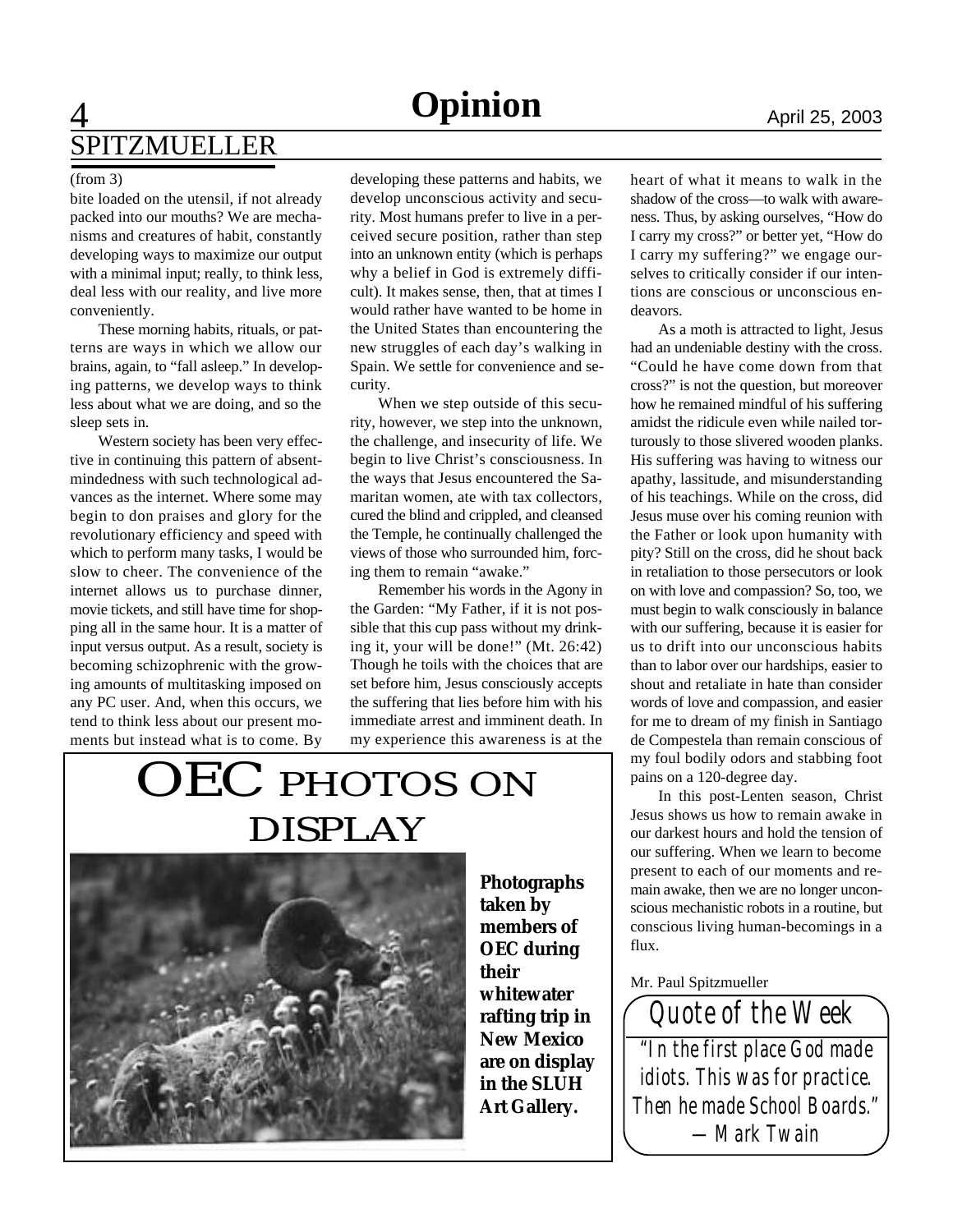# April 25, 2003 **Sports** 5 Poor passing dooms Volleybills against Vianney

### **Nick Engle Reporter**

A fter easily defeating top-ranked St.<br>Mary's and Parkway West last week, fter easily defeating top-ranked St. the Jr. Bill volleyball team had high hopes for the game against archrival Vianney.

On Wednesday, the Jr. Bills traveled into South County to square off against the Griffins in one of the biggest games of the year. It didn't look good in pre-game warmups for the Jr. Billikens when Alex Lepp came down on a ball and nearly injured himself. Luckily for the Volleybills, Lepp wasn't hurt and was able to play.

 The first game started out pretty even on both sides. Both teams looked a little shaky at first, but eventually their nerves would calm down. Behind Brian Guntli's serving and excellent overall blocking, the Jr. Bills were able to inch out to a 6-4 lead. The lead was increased to 9-5 with

the help of an Alex Lepp block and sophomore Joe Guntli's serving.

 The Jr. Bills then started to get a little tentative, which allowed Vianney to get back in the game. With the score in favor of the Jr. Bills 10-9, the team called a timeout to stop the Griffin attack.

 As the Bills came out of the timeout, they tried to improve on the sub-par passing and hitting that had allowed Vianney back in the game. The Wildfirebills were not able to stop Vianney, however, and ended up calling another timeout when the score was 13-10 in Vianney's favor. Yet, this timeout couldn't stop the poor play of the Jr. Bills either, and they eventually lost the game by the score of 15-10.

 The TQbills came out with determination in the second game. They pounced all over the Griffins early, forcing a Vianney timeout with the Jr. Bills up 5-1. Brian Guntli helped the Jr. Bills out in the early going with his tough jump serve.

Good blocking, solid serving, and a Lepp kill also aided the Jr. Billikens as they eventually extended their lead to 9-2.

 But after a couple of sideouts, Vianney started to make a run. With the score 10- 7 in SLUH's favor, coach Terry Quinn called a timeout to try to correct the terrible passing that was still plaguing the squad. The timeout wasn't a very big help, though. Vianney continued to burn the Bills because of bad passing on the SLUH side. Eventually, Vianney pulled ahead and the trailing Jr. Bills called a timeout. The teams then traded sideouts, but eventually the Jr. Bills lost by the score of 15-12.

 After the game, the mood was somber on the Jr. Bills' bench. Inaccurate passing was the major problem for the Volleybills, although at times bad blocking was also detrimental to the team's effort. The Jr. Bills will try to correct these problems as they look ahead to their games next week.

# Basebills defeat Griffins 10-0, improve to 11-2

**John Schranck and Denis Agniel Reporter, Editor**

The Jr. Bills played two g over the Easter Break and anhe Jr. Bills played two games other on Tuesday, winning two out of the three.

 On Holy Saturday, the Jr. Bills played two games: the first against MICDS and the second against St. Mary's.

Team ace Tyler Faulstich pitched a complete game against MICDS, throwing a perfect game through four. He struck out six and only allowed four hits. The Jr. Bills combined for a total of nine hits and sent four across home plate to win the game by a final score of 4-2.

The outcome of Saturday's sec-

the first by any measure. St. Mary's pitcher Ron Martin, who can rocket the ball down the pike at a clocked 94 m.p.h., certainly vexed the Basebills with his wizardry. Contrary to their typical ability to hit copiously, the Jr. Bills mustered only five



ond game was not as favorable as **Pat Feeney slides into third with a triple in the first inning against Vianney.**

suffered their second loss of the season by a score of 10-3. Feeney provided the lone bright spot, going two for three with three RBIs.

> Any disappointment melted away in Tuesday's game as Rico Bertucci completely overwhelmed Vianney in a shutout. Bertucci commanded the game with his 7 K's, allowing only three hits.

> The offense rolled against the Griffins.

> Number-three hitter Andy Hecht smashed a double to the gap to chase three boys in blue home. Feeney followed an RBI triple in the first with an RBI double in the third, finishing three for three. Number nine hitter and backstop Tyler Aholt went three for three as well.

By the end of the third, the

offense had given Bertucci a comfortable cushion with a nine-run lead, and SLUH's punishing offensive agression forced the game to be called in the fifth because of the ten-run rule. The final score was 10-0.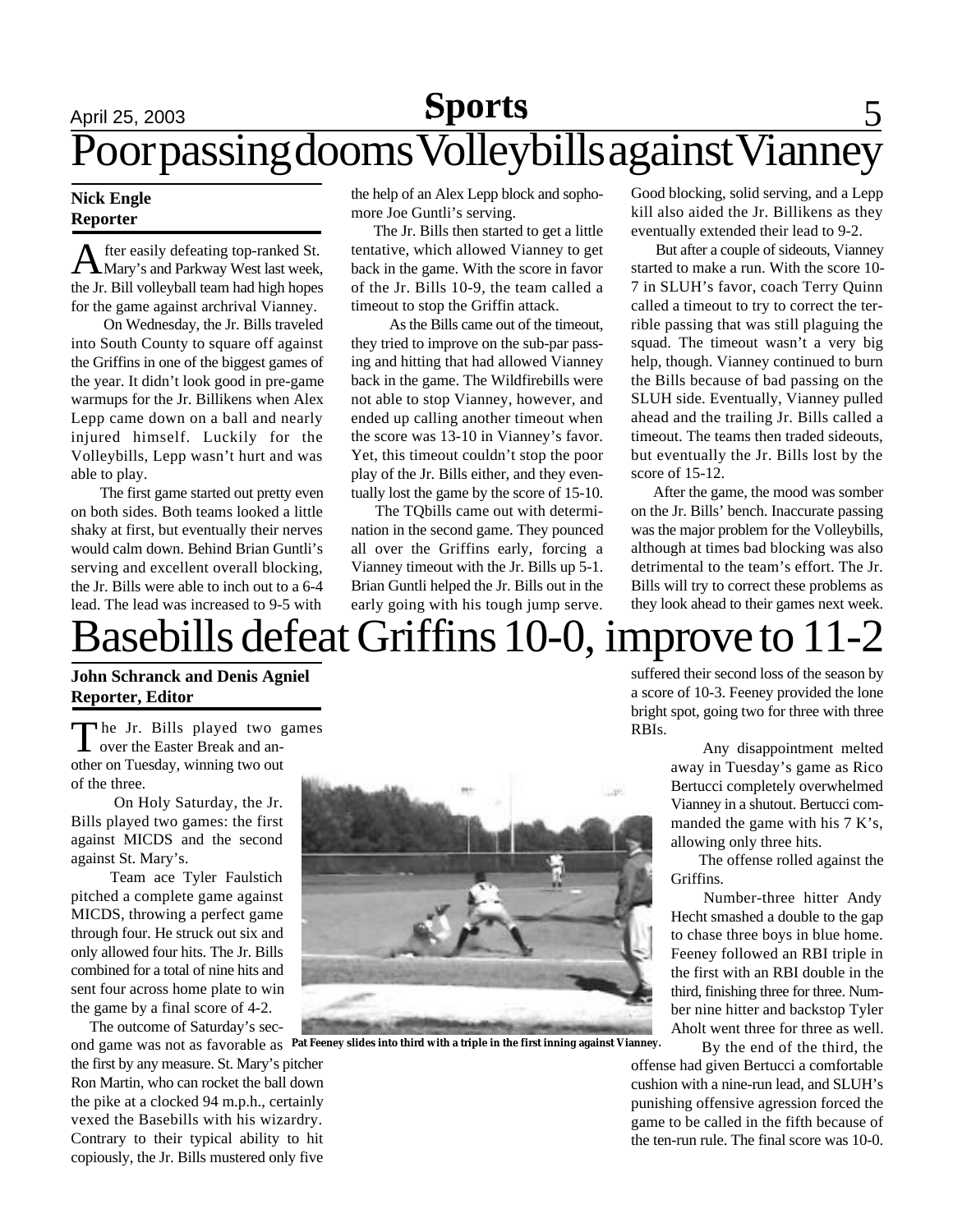### **6 News April 25, 2003** Golfbills in the rough after loss to Chaminade **Sports**

### **Pat Neuner Reporter**

**O** *n* Holy Thursday, the Golfbills<br>woke up early to meet their tee<br>times at Quail Creek for the annual MCC n Holy Thursday, the Golfbills woke up early to meet their tee Tournament. After buckets of rain fell the night before, the course played extremely wet, and the Jr. Bills also endured mild temperatures with a sometimes brisk wind. In spite of the poor conditions, the Jr. Bills played steadily and maintained their composure throughout the day. Though Chaminade ran away with the victory, the Jr. Bills edged DeSmet by one stroke for second place, a much better showing than last year.

The Jr. Bills were led by junior Pat Neuner, who took second place individually with a 76. Mike Dougherty and sophomore Kyle Ortmann also finished in the top ten with rounds of 78 and 80, respectively.

 On Tuesday, the Golfbills gathered at Glen Echo Country Club to meet Chaminade for the first time this season. Fresh off a top-three finish at the prestigious Webster Cup, Chaminade was looking to continue its good play while the Jr. Bills were hoping to rebound from a horrendous performance at the Webster Cup.



 Things were looking good for the Jr. Bills early, as sophomore Matt Bartch and Pat Ostapowicz came in early with rounds of 38 each.

> However, the Jr. Bills were unable to prevail, and they lost to Chaminade by a single stroke. In addition to the 38s fired by Bartch and Ostapowicz, Neuner and Ortmann each shot 40.

 The Jr. Bills have a few matches left, and in two weeks the team will send five players to the district tournament to try to qualify for the state tournament.

# acrosse team goes to 7-2 with win over Webster

### **Jim Fox Reporter**

A fter grinding through the first half of the lacrosse season with a 6-2 record, the Jr. Bills lacrosse team was ready for a break over the Easter holiday. The team was able to recover from some nagging injuries and rejuvenate their fatigued bodies with the ten-day break they had since their last game on April 12. Over the break the team would have to refocus, though, and prepare for a very tough second half of the season, which began Tuesday with an 18-12 win against Webster Groves.

The game against Webster was originally scheduled to be played at 7:00 on Tuesday in the stadium, but, when a former Webster player, who attended Oakville High, died in a car crash over the weekend, the game was moved to 4:00 at Compton Drew so that Webster players could attend the wake.

 The game was not the most significant at first glance, but heading into the game, the team knew that it would not be able to overlook the potent Webster offense and come out unscathed. Problems showed themselves, though, as the team let its stick skills grow sloppy, and it showed in the game.

 The game started with control of the ball for the Jr. Bills, and the first score was matched by senior attackman Travis Dum on a laser to the upper, off-stick corner, a spot with which Dum became quite familiar during the game.

 "That was a snipe," said defenseman Kevin Fournie of Dum's awesome shot.

 Despite the early display of talent from the Jr. Bills attack, the game was not very pretty for the Jr. Bills in the first half. After several penalties and ensuing Webster manup goals, SLUH trailed 8-7 at halftime. Weak play on ground balls and an inability to locate and shut down the Webster shooters also led to the lapse in play.

 Discouraged but not despairing, the Jr. Bills came out in the second half with dominance in mind, and dominate they did. The offensive prowess of the SLUH attack, led by Dum and fellow senior Matt Hof, proved overwhelming for the Webster defense as they racked up goals. More tenacious play in transition showed significantly, too. Hof led the team with 13 points (five goals, eight assists), and Dum followed suit with eight of his own (seven goals, one assist).

Drawing by Howie Place

 On the year, many SLUH players have had significant roles in establishing the team's 7-2 record. Matt Hof (38 goals, 24 assists) is second in the area in total points (62), second in the area in goals per game (6.22), fourth in the area in total assists, and, the most significant stat, first in the area in points per game (6.89). Dum is second on the team in points at 36 (28 goals, eight assists) and junior Tyler Orf is third with 20 (14 goals, six assists). Junior goalie Ben Zaegel leads the area in goals against average (5.23) and is third in save percentage (68.4 percent). Jack Dean leads the defense in ground balls (35 total, 3.89 per game), and Jim Fox leads the team in groundball recoveries (59 total, 6.56 per game).

 The team has a big week coming up with a game against CBC next Monday at 7 p.m. in CBC's stadium. Students who want to come out and support the team should consult the bulletin board outside the cafeteria for more dates.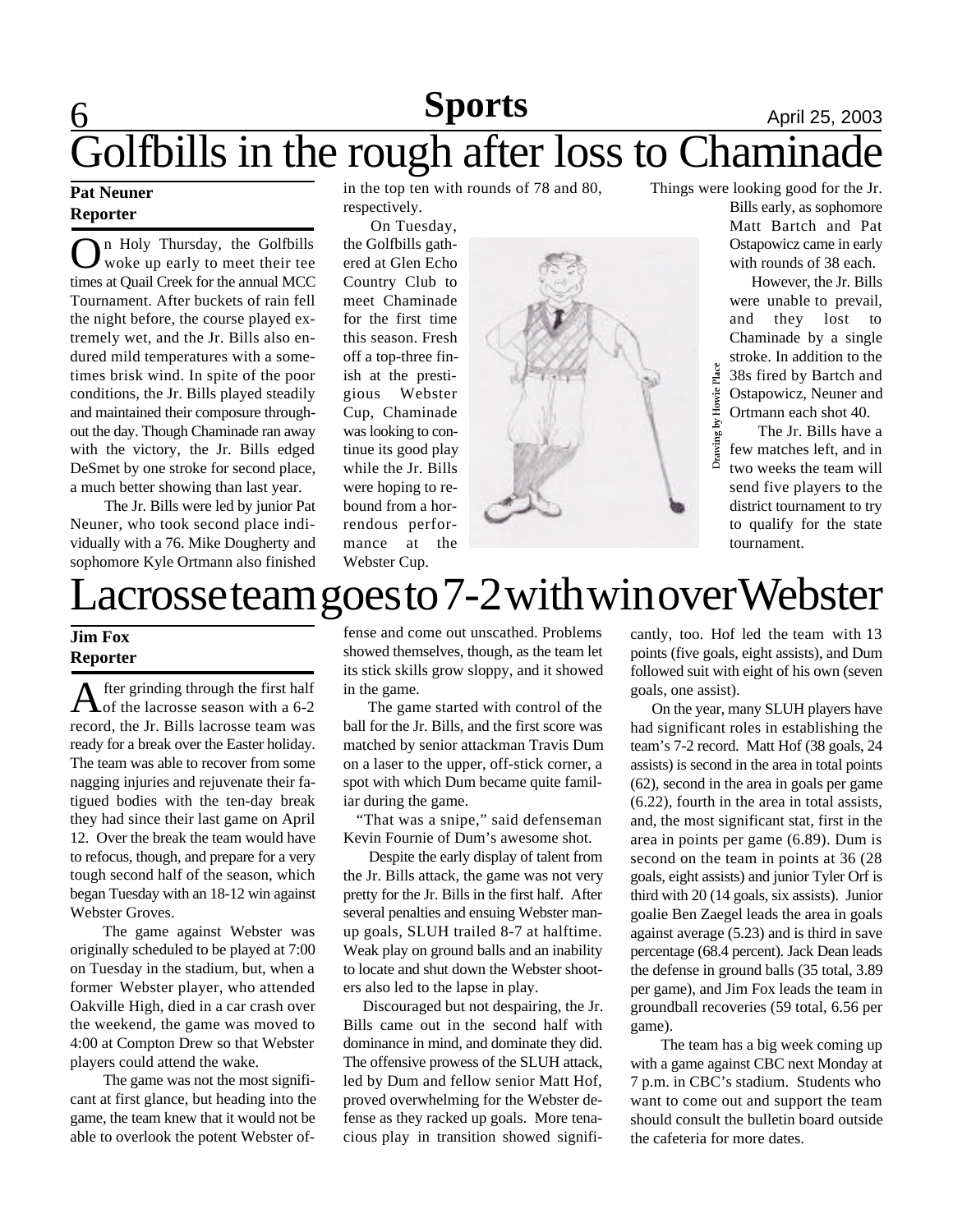### April 25, 2003 **News** 7 Trackbills place third amid wind, rain **Sports**

### **Matt Killiany Reporter**

Let a few JV athletes traveled to ast weekend the varsity track squad Hixson Junior High to compete in the Webster Invitational. Despite sporadic rain throughout the day, the meet went on as scheduled.

Ominous skies loomed to the west as the 3200-meter relay began the meet. The team, consisting of Kevin Crean, juniors John Oliver and Steve Nagel, and sophomore Charlie Samson cut through the fierce wind and breezed to victory with a time of 8:24. Rain began to fall in light, intermittent patches, slowly wetting the track and wreaking havoc on the athletes' performances. Finally, the rain decided to let loose, escalating into a driving rainstorm during the JV 1600-meter. Sophomore Alex Muntges and junior Chris Arb managed to tough it out for first (4:53) and second (5:00) respectively.

 At the completion of the race, the P.A. blared, "The meet will be delayed for ten minutes."

 With the announcement, those athletes and fans who had not already headed for cover scrambled out of the bleachers

and into cars or buildings. However, only two or three minutes into the delay, a shot rang out, starting the varsity 1600. Crean ran a conservative race plan due to the weather, covering the leader for the first three laps before taking the lead on the final lap. The strategy almost backfired as the leader from Lindbergh pulled ahead of Crean on the third lap with an early surge, but Crean answered, closed the gap, and proceeded to create a gap of his own to seal the victory.

 Commenting on his motivation to pull out the win, Crean said, "I couldn't let a guy with his underwear sticking out from under his shorts beat me. Golly gee, that would have been bad."

 Later, in the 800-meter, Samson and junior Dan Flanagan placed second and fourth, respectively. The sprinters also had several good performances. Thomas Moore set a season personal record in the 400-meter with a 53.5. In the finale of the meet, the 1600-meter relay team put on quite a show. Moore, running the opening leg, sliced another half second off his 400 meter time earlier in the day, proving that bad weather has no effect on him. Nagel ran a rather uneventful leg, handing off to Dave Zychinski, a distance runner who

has been recruited for the 400, in second place. Zychinski took off and managed to pull into the lead and hold it for the remainder of his leg. Disaster struck, however, when Zychinski, attempting to hand off to freshman Stephen Simmons, took a spill on the wet track and dropping the baton. Simmons had the presence of mind to pick up the baton and run. Despite being in third by a wide margin, Simmons managed to regain one place and almost come back for the win.

 When asked what caused the fall, Zychinski replied, "I saw some lightning, and I was holding a metal baton and wearing metal spikes in my shoes. I guess I just got a little distracted."

 Moore had some sympathy for his fellow 400 runner, saying, "(Falling) could happen to anyone."

 Also, in the 200-meter, Simmons finished fourth with a 23.17 in spite of a poor start out of the blocks. High jumper Tim Steitz was troubled by the stormy weather and only managed to jump 5'8", tying for the highest jump on the day. He placed second due to the tiebreaker of scratches.

 Overall, the team fared well in the storm, placing third in the meet.

 This week, the team has been gearing up for a series of big meets. Yesterday the team competed in the Ladue Invitational. Next Monday and Tuesday the Vianney Relays will be held. Next Thursday (starting at 3:20) and Saturday (starting at 9:00) the Clayton Invitational will take place.

## STAIRWELL IN THE **SPOTLIGHT**



The first in the *Prep News* series of stairway features is the stairway in the third floor of the science wing leading up to the mysterious half door, which is *supposedly* for storage. Some popular rumors for the actual use of the room inlcude a minibrewery and the dwelling of computer wiz Bob Overkamp. The *Prep News* encourages students to take a special look at this stairway during the next week. Stay tuned for more installments.

*Note: Stairwell in the Spotlight cards are collectible and the complete set can be turned in for a free king-sized Snickers bar.*

Tennisbills lost to Kirkwood 4-3 Singles: TENNIS UPDATE

- 1. Pat Reich 0-6, 0-6
- 2. Steve Hipcus 2-6, 3-6
- 3. Jack Horgan 6-4, 7-5
- 4. Dan McDougell 6-2, 6-4

Doubles:

- 1. Suneal Menzies/Chris Monti 1-6, 4-6
- 2. Dan Costigan/Dave Lesko 4-6, 1-6
- 3. Paul Eschen/Andrew Casperson 3-6, 6-
- 4, 6-4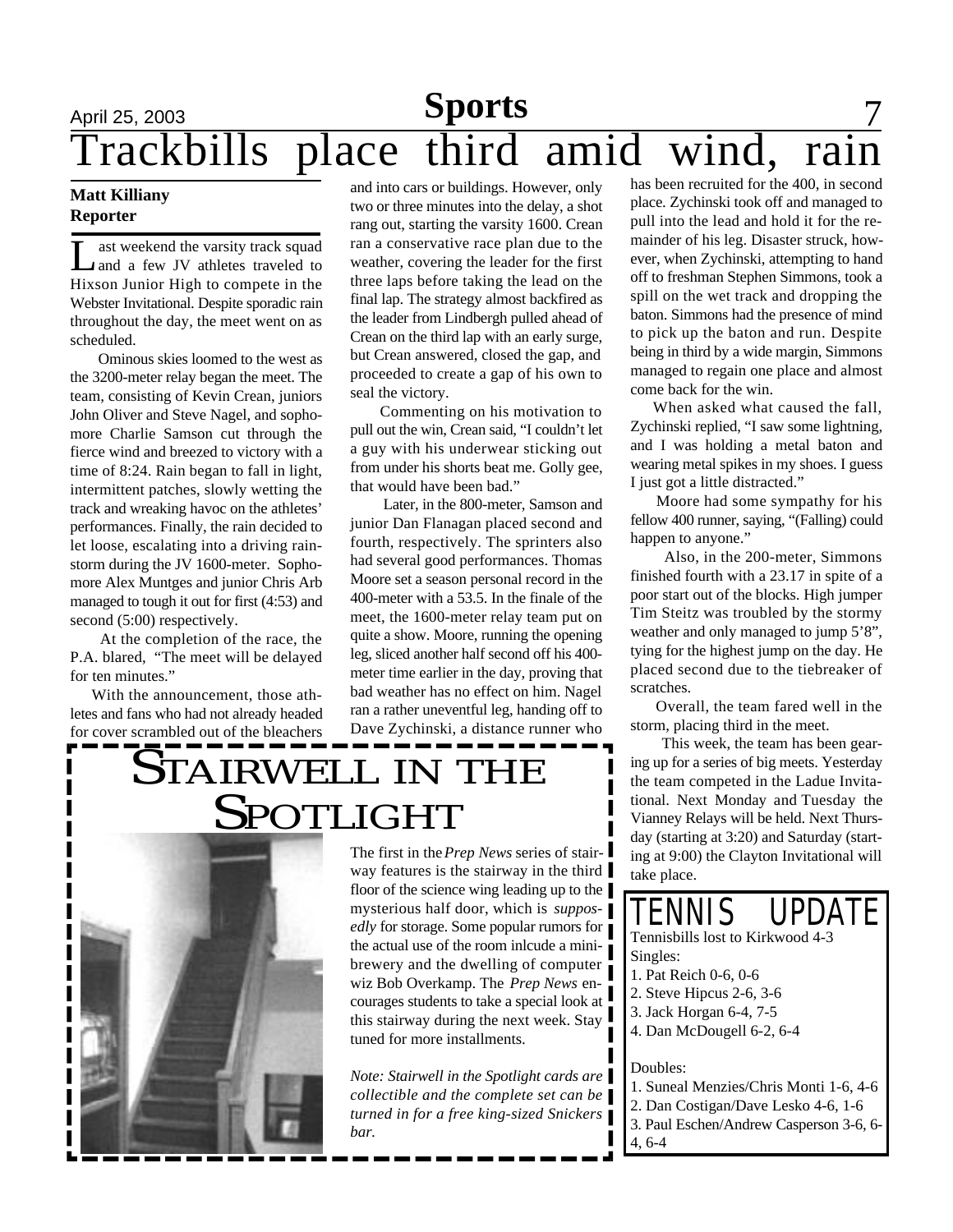## **8** April 25, 2003 STUCO

hopes to "save this spirit-forsaken land" by resurrecting the Belly Brigade, and by finding another huge plastic fish for STUCO. "I've already done that, actually," he said. "I found this huge stuffed fish at Value Village over the weekend." Heffernan believes that "with the experience I gained this year as junior representative, I know what's funny and what's not, and I can ascend to my new leadership position."

In past years, STUCO held separate positions for a social commissioner and a publicity commissioner. However, Student Council moderator Brock Kesterson decided to consolidate the two positions in order to "pinpoint exactly who is responsible for what and, most importantly, to hold guys more accountable for their position. Last year things got spread too thin among commissioners, and it was hard to keep track of who was in charge of what."

The position of diversity commissioner is also absent from this year's ballot. Kesterson decided that the position is

(from 1) best suited for ACES rather than STUCO. "I wasn't opposed to getting rid of it," he said. "We just didn't feel there was a need to split the voices of ACES and STUCO." Kesterson suggested that the next ACES president will have a louder voice in STUCO's future affairs as a result.

> Kesterson also added that all these changes are experimental and may not necessarily dictate future positions in STUCO.

> This year's elections also saw changes in the format of the speeches. After last year's speeches, which some said were more of a popularity contest or a comedy show than a serious attempt to persuade and educate voters, Kesterson wanted this year's nominees to "address the issues seriously, but in a fun way, too—fun with substance."

> This year's speeches featured both, with an appearance of the risen Lord in Green's speech and Baricevic's being beaten to a blue-bleeding pulp in his, but also with Paradise's articulate words and Hook's honest dialogue.

Unfortunately, the third-period bell



**Intramurals for the 2002-2003 school year are coming to their end. Students like sophomore Dave Koehneman (pictured) competed in the water balloon toss before the Easter Break. This week, students put their minds to the test in the Mental Meltdown.**

rang just as Hook approached the podium, causing an awkward moment of confusion for Hook and the audience, as some students left for class and some stayed.

"That was my fault, and I apologized," Kesterson said. Because previous candidates took too much time and because present STUCO officers delayed the start of the speeches by singing at the beginning, time ran out before Hook could start his speech, although he finished in front of a smaller audience.

Hook believes, however, that the time constraint did not change the outcome and said, "There weren't really enough people there in the first place for my speech to have an effect."

Student reaction to the speeches was mixed; the speeches affected some students' decisions but not others'. Junior Dylan Kwapy attended the speeches because "sometimes they're funny, and sometimes I like funny things."

Junior Kevin Milford didn't attend because he was doing an art project. "I don't think going would have really changed my decision anyway," he said.

To junior John Berosky, however, the speeches were a major factor in his decision. "The more effort they put into their speeches, the more effort they'll put into their job," Berosky said.

Junior Preston Reeve believes that personal knowledge of the candidate rather than the effectiveness of his speech is the deciding factor: "If I don't have a good relationship with the guy, I'm not going to vote for him."

Berosky agreed, "That's really what it's all about."

Kesterson is excited about next year's STUCO and feels that "these guys have what it takes to be successful."

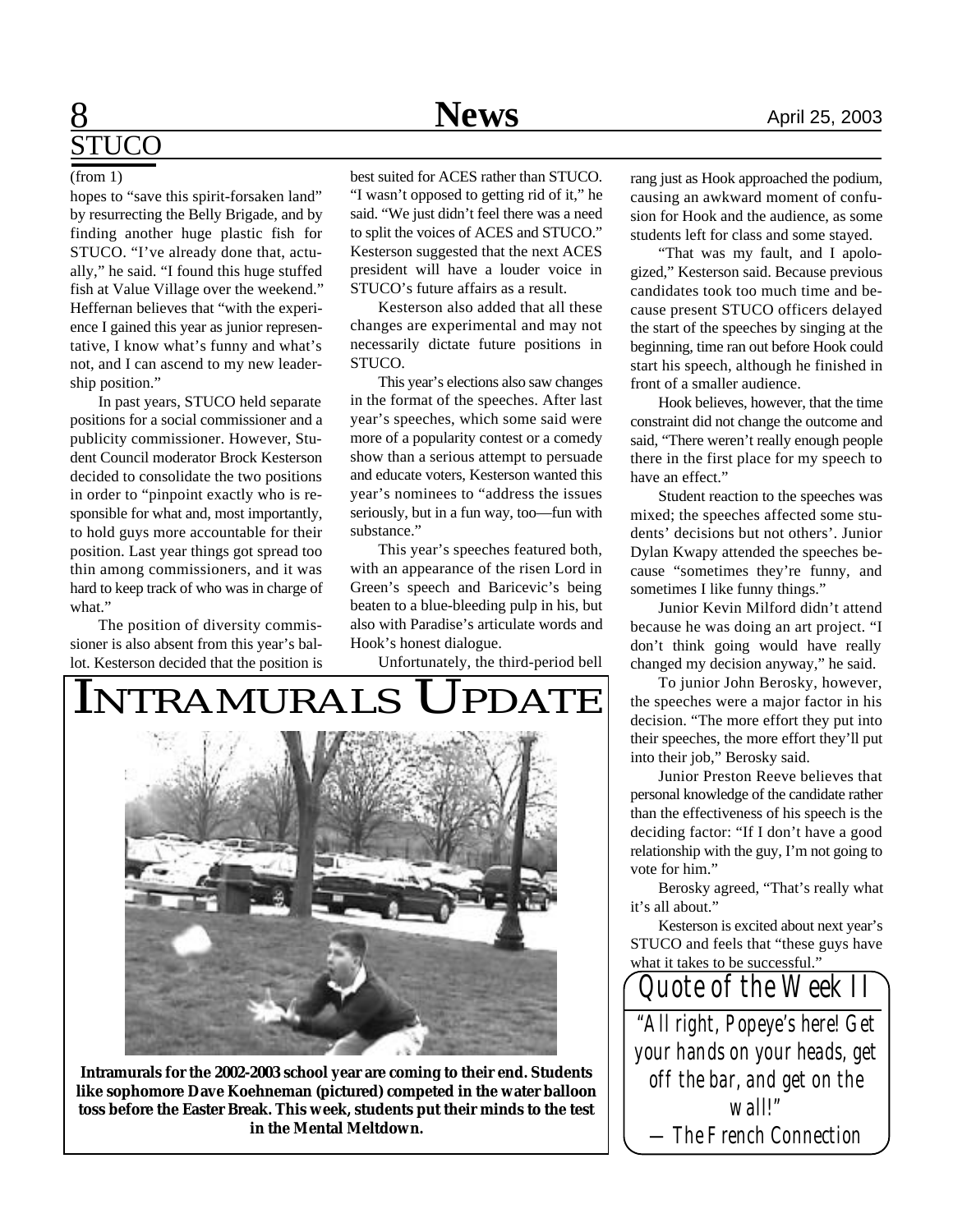### AWARDS

classes."

Echoed chemistry teacher Charlie Busenhart, "I don't know anything about this. We have the Rensselaer award." The Rensselaer award goes to the student who displays the most outstanding work in fields of both math and science. "What they are trying to do is just find a way to give more awards to more people," concluded Busenhart.

Physics teacher Kent Kershenski remembered receiving the award in high school but didn't remember anything regarding the award itself.

The only member of the science department who seemed to be able to recall anything about the award was physics teacher Paul Baudendistel, who remembered something about Bausch and Lomb discussed in the fall, but, other than the name recognition, he, too, was lost.

Despite the confusion, the Bausch and Lomb Science Award looks to be a staple in the awards ceremony for years to come.

The new community service award, the Prudential Spirit of Community Award, will be given to the student "for his distinguished achievment in commu-



**Editor in Chief**: Matt "Biggest Hands" Hoffman

**Sports Editor**: Tim "Spirit Runner-Up" Piechowski

**Editor**: Denis "Worst Hairpiece" Agniel, Geoff "Mr. Personality" Brusca

**Core Staff**: Rico " Big Kid Now" Bertucci, Brian "Backer Award" Fallon, Greg "Most

(from 1) nity service." Unlike the Archbishop John May Award, which is given to the student who had "extraordinary achievement in service," this new award is decided at the beginning of the school year and is based on service performed at that time.

> Theology teacher and Community Service Program moderator Sue Walsh said, "We look at guys who have a good spirit of service at school." Walsh went on to describe the process of the selection: "We checked back through the service records...and looked at their attitude."

> Since the award appears to be a duplicate of an already existing award, Principal Mary Schenkenberg explained, "It's an opportunity to recognize service up to (the beginning of senior year)."

> Sponsored by the National Association of Secondary School Principals, the Principal's Leadership Award is given to the senior who has "demonstrated the ability to combine academic excellence and exemplary leadership roles in school and community activities."

> "I ran the names of all the seniors past the administrators and the counseling department," said Schenkenberg, who had asked them to give the names of students who excel in the aforementioned combi-

> Ballinous Playa" Fox, Charlie "Master of the Universe" Hall, Brian "Lord of the Rings" Kane, Jon "Rap Artist of the Year" Kim, Patrick "Opening Ceremonies Flagbearer" Meek, Dave "Where's the Armor?" Mueller, Dan "Wal-Mart Employee of the Month" Sinnett, Pat "Most Deceptively Belligerent" Stephens

> **Reporters**: Nick "Honorable Mention" Engle, Jim "Largest Pog Collection" Fox, Matt "Archbishop May Service Award" Killiany, Brian "Mr. Stupendous" Krebs, Pat " Mini-Golf Free Game" Neuner, John "Best Way to Eat a Reeses" Schrank

> **Staff:** Matt "My Special Little Guy" Morris **Computer Consultant**: Mr. Bob "Fastest Minesweeper Time: Intermediate Level" Overkamp, Mr. Tim "Fastest Minesweeper Time: Beginner Level" Rittenhouse **Moderator:** Mr. Steve "Miss Congenial-

ity" Missey

**Advisor:** Mr. Frank "First Place: Webelos' Marbles Tournament" Kovarik

nation. "They came back with a list of names, and I looked at which ones came up the most."

Math department chair and senior moderator Tom Becvar said, "(This is) the first I've heard of that award."

This is another award whose winner was decided at the beginning of the school year.

The National Foundation for the Advancement in the Arts Award is the only award of the four that will most likely not return next year. The student receiving the award entered the contest of the Arts Recognition and Talent Search program. The student was told about the program by fine arts teacher Joe Schulte.

Schulte said, "He had to send in a video of his work...along with writing an essay on it."

The senior taped a series of dances he choreographed and sent them in to be scrutinized and judged. The judges approved, giving him an honorable mention, which ranked him in the top 50 of the over 6,550 applicants, just out of range for a scholarship that goes to the top 20 entries. Applicants can send in literature, videos, and other works of the arts.

### **Masthead Design**: Rachel "No Cavities" Marling

**Artist**: Howie "Lady Byng" Place The *Prep News* is a student publication of St. Louis University High school. Copyright ©2003 St. Louis University High School *Prep News.* No material may be reprinted without the permission of the moderators and editors.

*Quote of the Week III*

*"It is, however, an evil for which there is no remedy; our liberty depends on the freedom of the press, and that cannot be limited without being lost." —Thomas Jefferson*